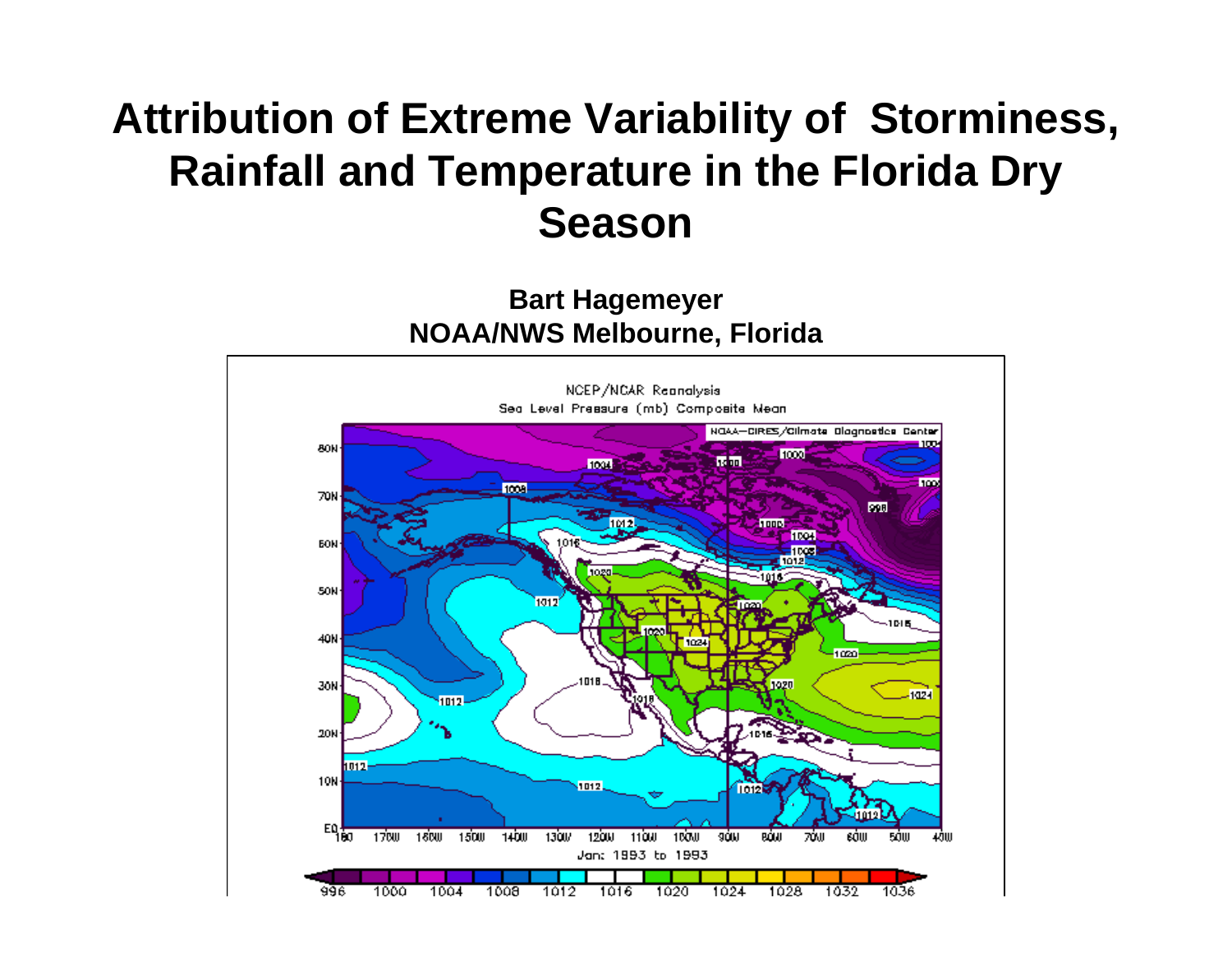### **Consider Extreme Events in the Florida Dry Season and their Relationship to ENSO, PNA, AO and NAO**

•Major Extratropical (ET) Storms

•Severe Weather (Tornadoes)

•Excessive Rainfall and Flooding

•Drought and Wildfire

•Severe Cold Outbreaks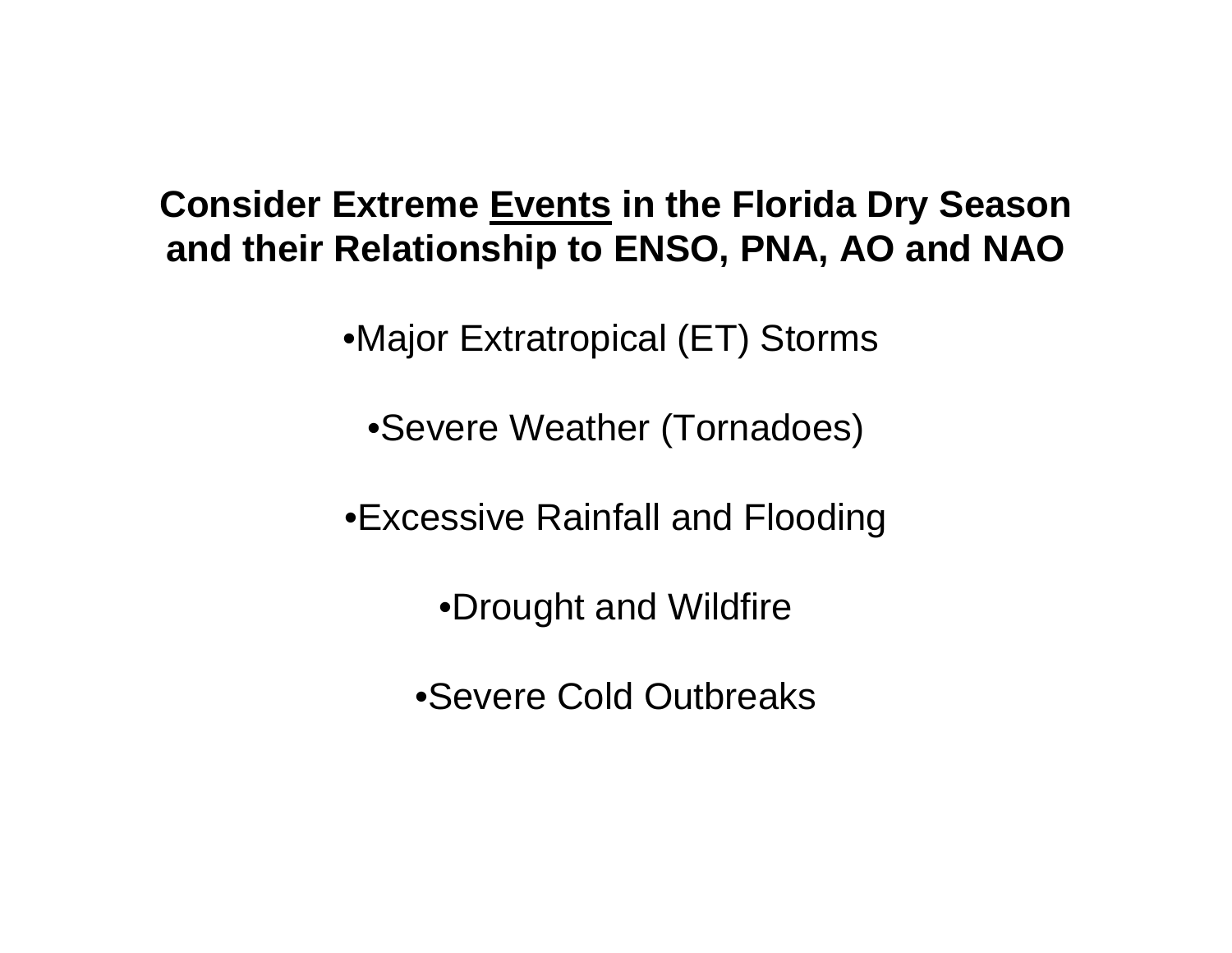#### **Attribution of Extreme Variability**

•Extreme seasonal variability is often due to the occurrence of a few extreme weather events.

•Extreme impacts result from intersection of a extreme weather event with customer vulnerability.

•Critical to relate climate to weather in a physically meaningful way.

•The goal is to predict the probability of occurrence of extreme events on a seasonal basis from major teleconnections.

Examples will be given for severe weather, rainfall, and extreme cold using logistic regression.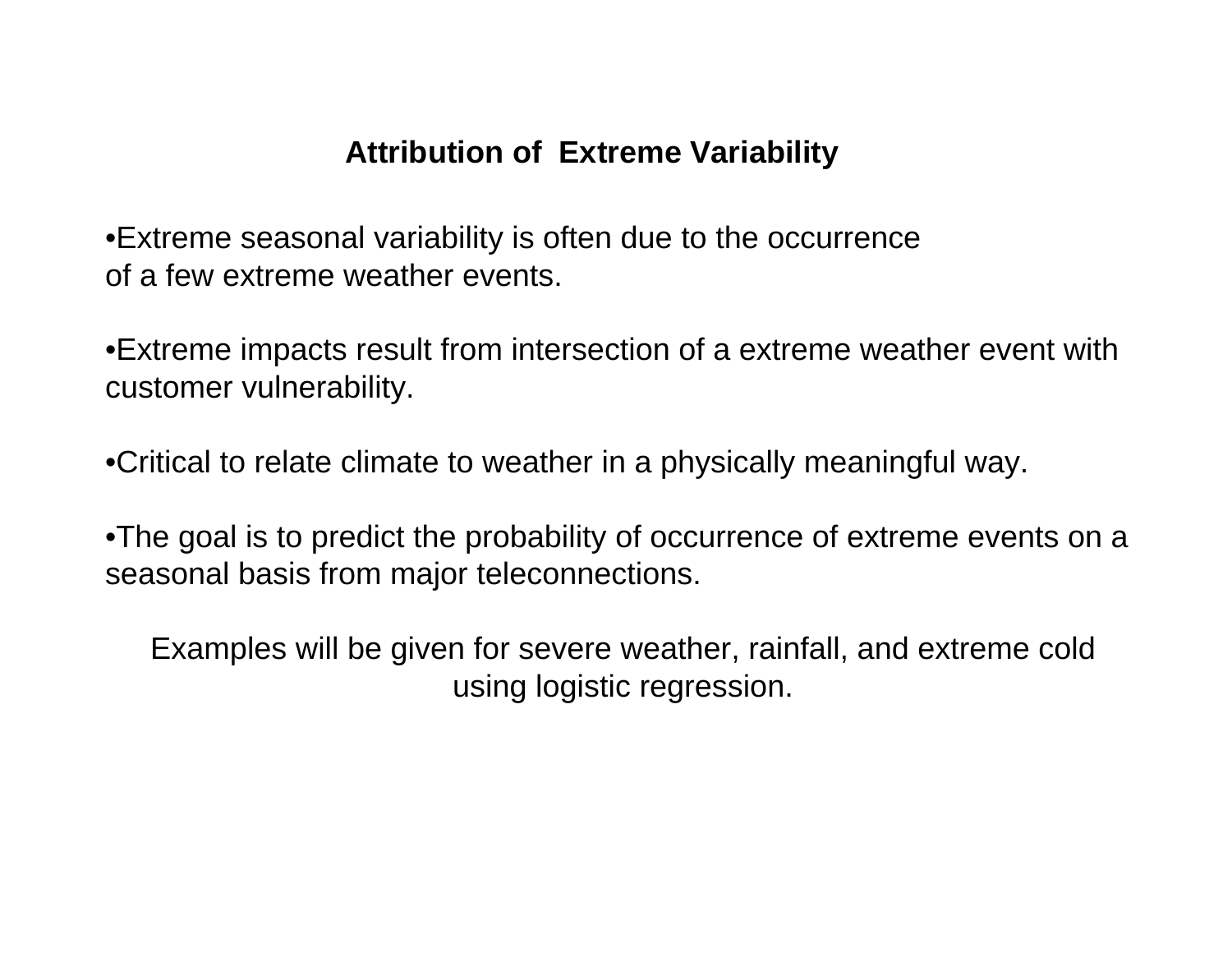### **Logistic Regression**

- •Probabilistic results for decision support
- •Customer Involvement in setting critical variables and exceedance thresholds
- Assists in calibrating teleconnection strength by *impact* to user
- •Results can help prioritize research on potential highest payoff

Will look at examples of Florida and single station (Daytona Beach) logistic regression results

*Biggest Challenge – Database development for specific customer location and critical variable.*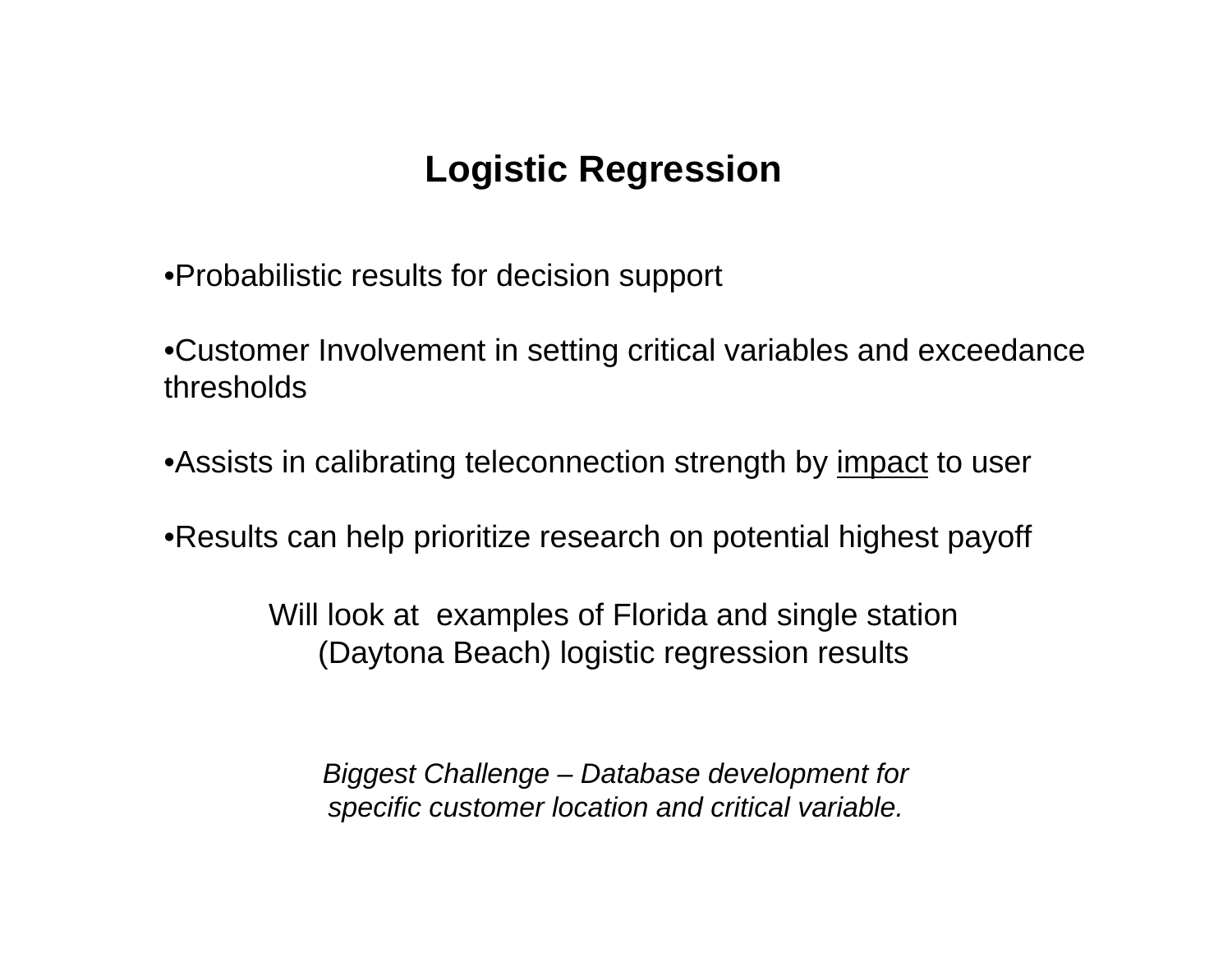# Storminess and Severe Weather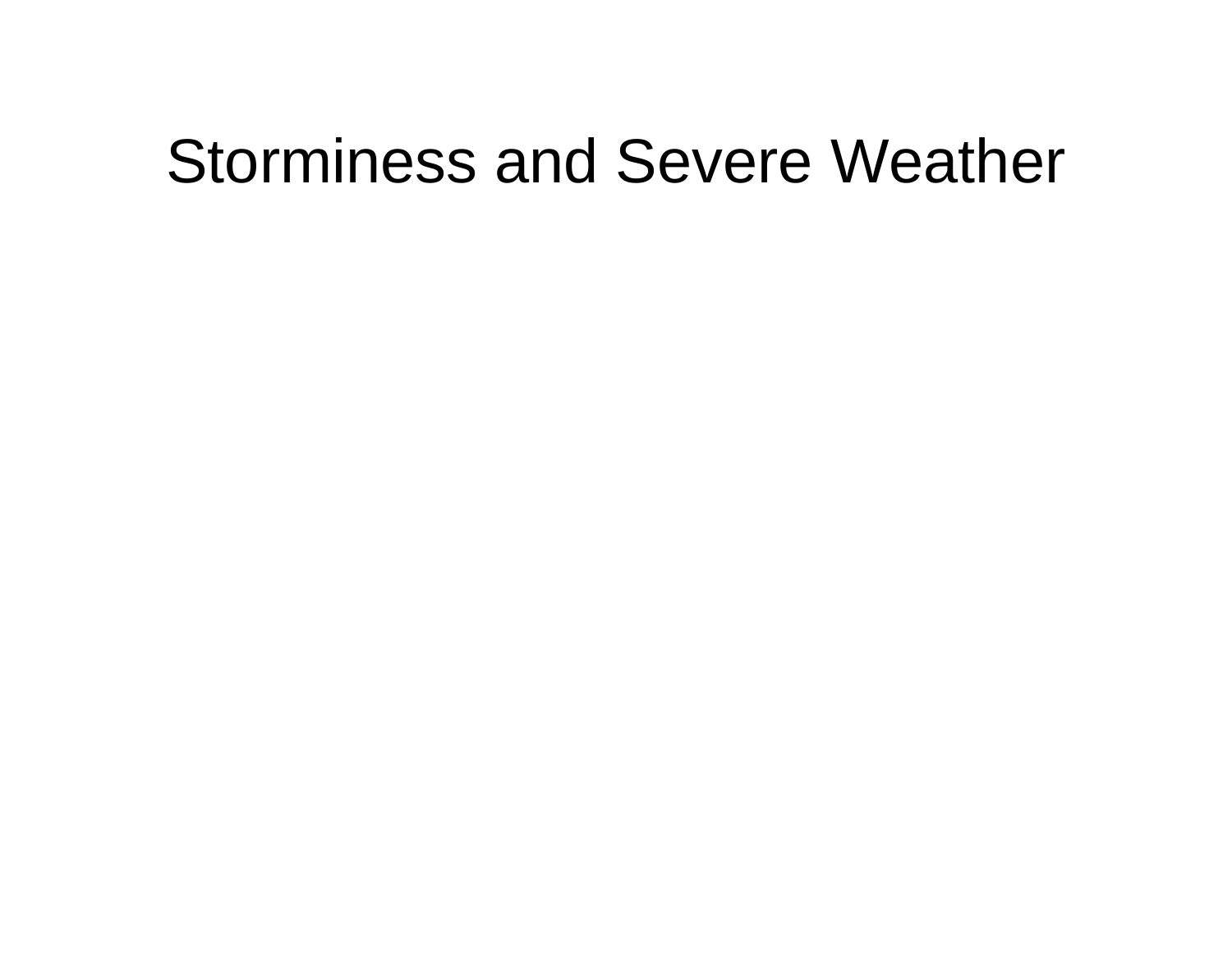The Strength of the Jet Stream Over Florida is the Fundamental Relationship with ENSO that Controls Storminess



**Probability of FMA 250 mb U over Florida > 1 SD above normal given JFM Nino 3.4.**



**Correlation of NOV-APR 250 mbZonal wind with NOV-APR NINO 3.4**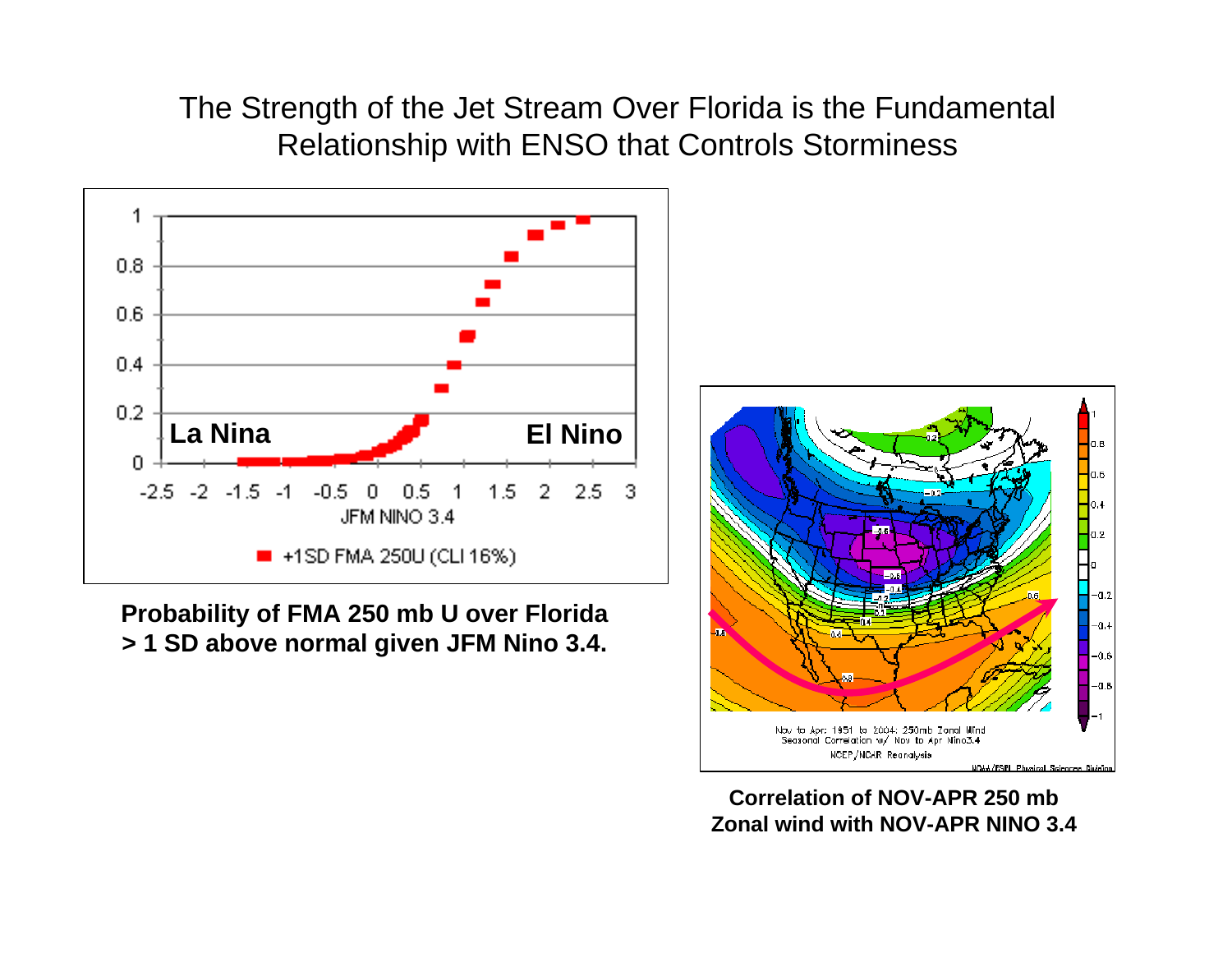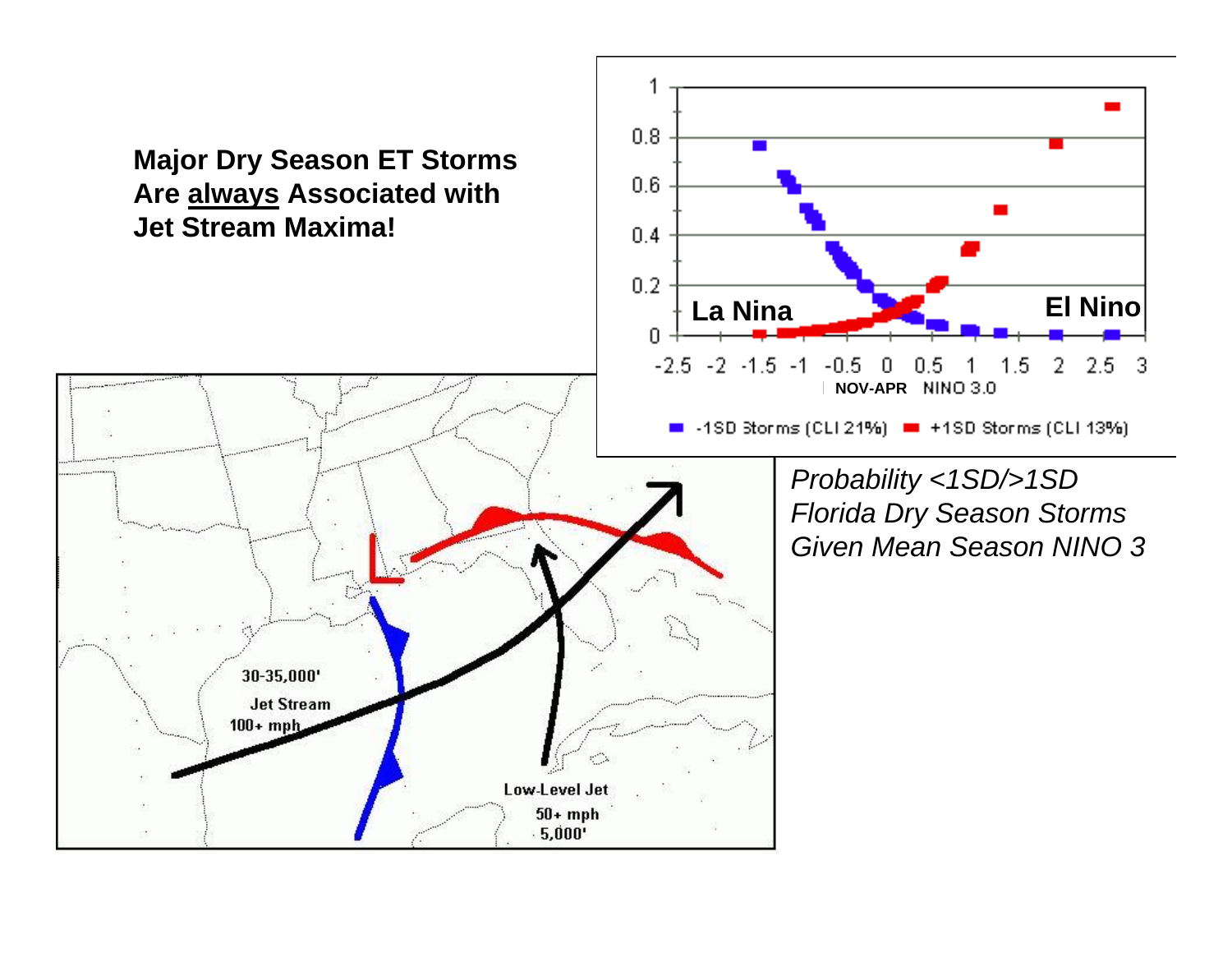**Take it a step further – Probability of Extreme Severe Weather -**



#### **Probability of Frequent and Strong Florida Tornadoes Given Dry Season NINO 3.0**

**Strong Relationship – Is it Physically Realistic?**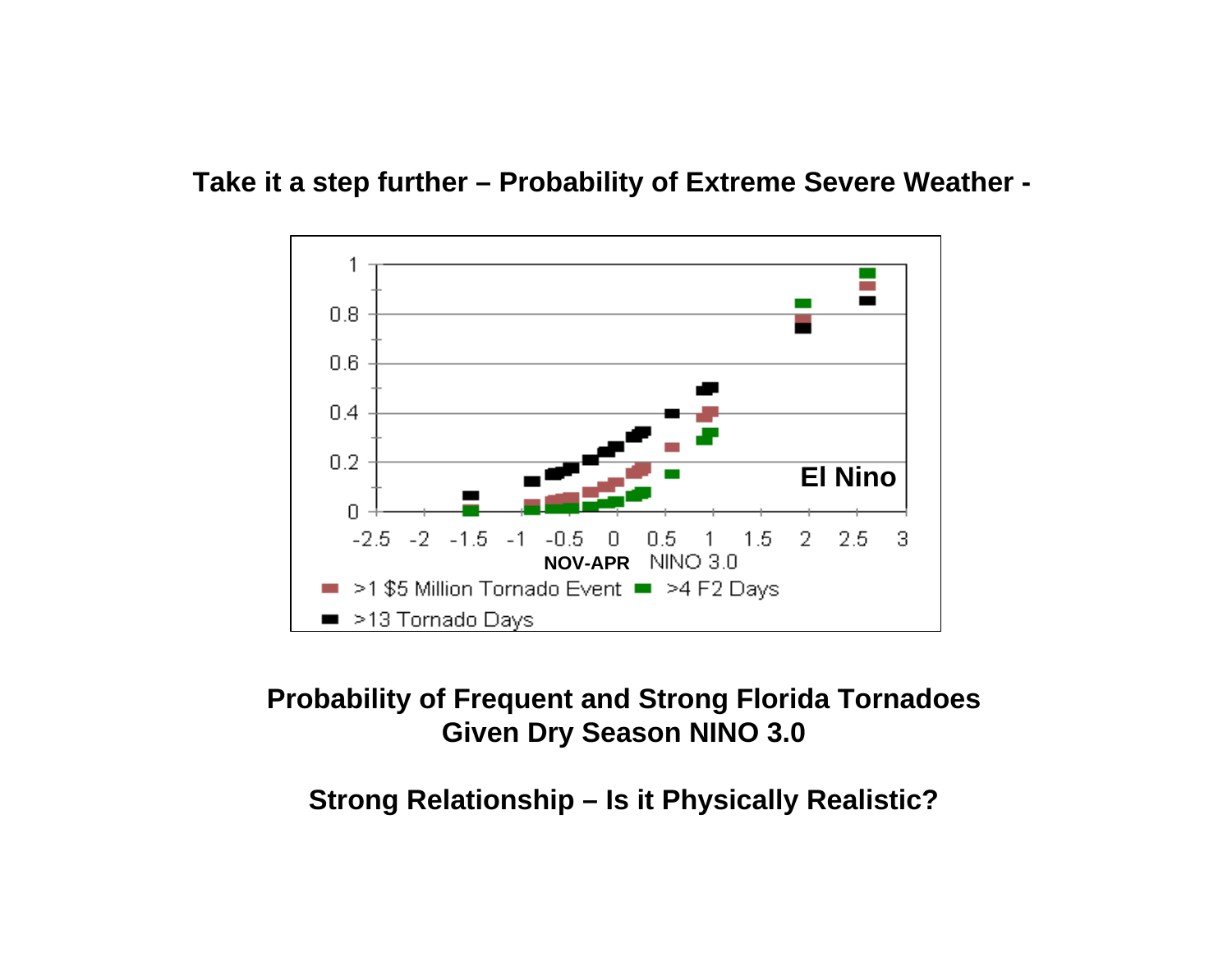#### **Simple conceptual consideration of the time and space scales relating to the attribution and predictability of various weather and climate phenomena.**

| Phenomena                                | <b>Time Scale</b>  | <b>Space Scale</b>          |
|------------------------------------------|--------------------|-----------------------------|
| <b>Tropical Pacific SST</b>              | Months to seasons  | Thousands of Km             |
| PNA/NAO/AO                               | Weeks to months    | Thousands of Km             |
| Mean Storm Track/Jet<br>Stream/LW Trough | Weeks to months    | Thousands of Km             |
| Short Wave Trough                        | Days to week       | Hundreds to thousands of Km |
| ET Cyclone                               | Days to week       | Hundreds to thousands of Km |
| <b>Jet Streak</b>                        | Days               | Hundreds to thousands of Km |
| Severe Freeze/Cold Outbreak              | Days               | Hundreds to thousands of Km |
| MCC in Warm Sector                       | Hours to days      | Hundreds of Km              |
| Thunderstorms                            | Minutes to hours   | Tens of Km                  |
| Excessive Convective Rainfall            | Minutes to hours   | Tens of Km                  |
| Mesocyclone/Super Cell                   | Minutes to hour    | 5 to 10 Km                  |
| Tornado                                  | Seconds to minutes | <b>Hundreds of Meters</b>   |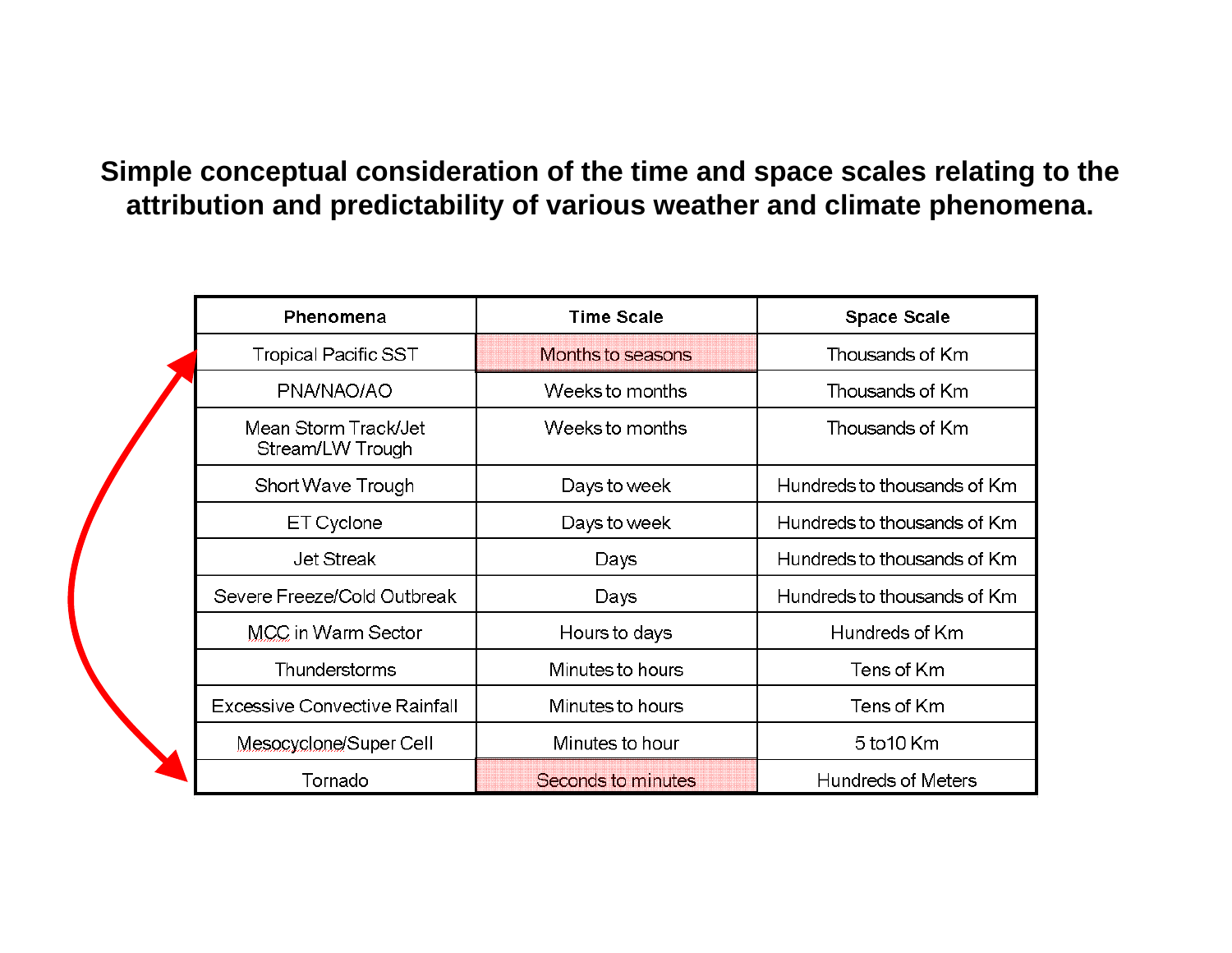#### **Violent Dry Season Tornadoes Occur in the Warm Sector of ET Cyclones with Jet Stream Maxima**

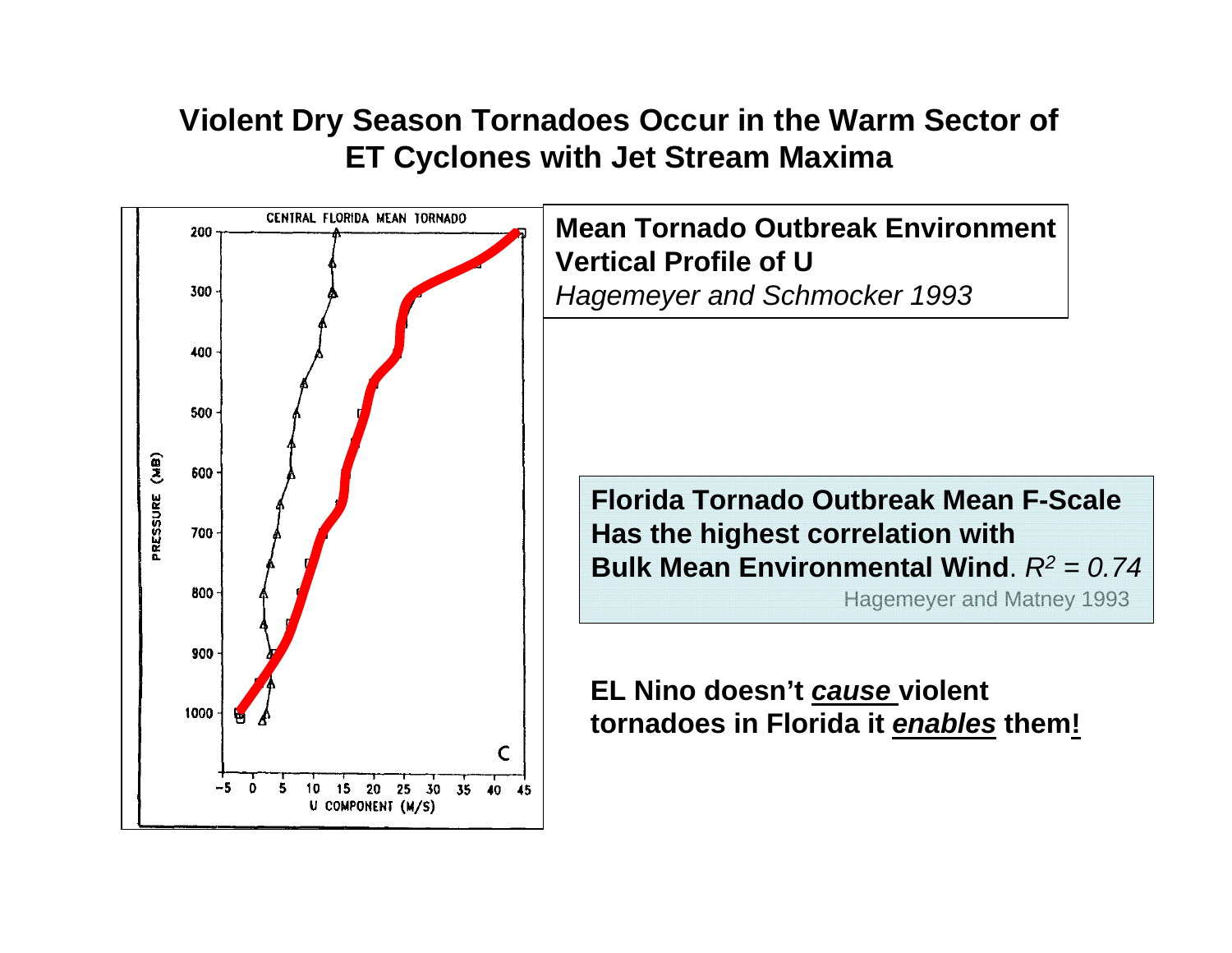#### **Attribution of Tornado Deaths?**



**Probability of >1 Tornado Death in Florida Dry Season Given Mean NINO 3.0**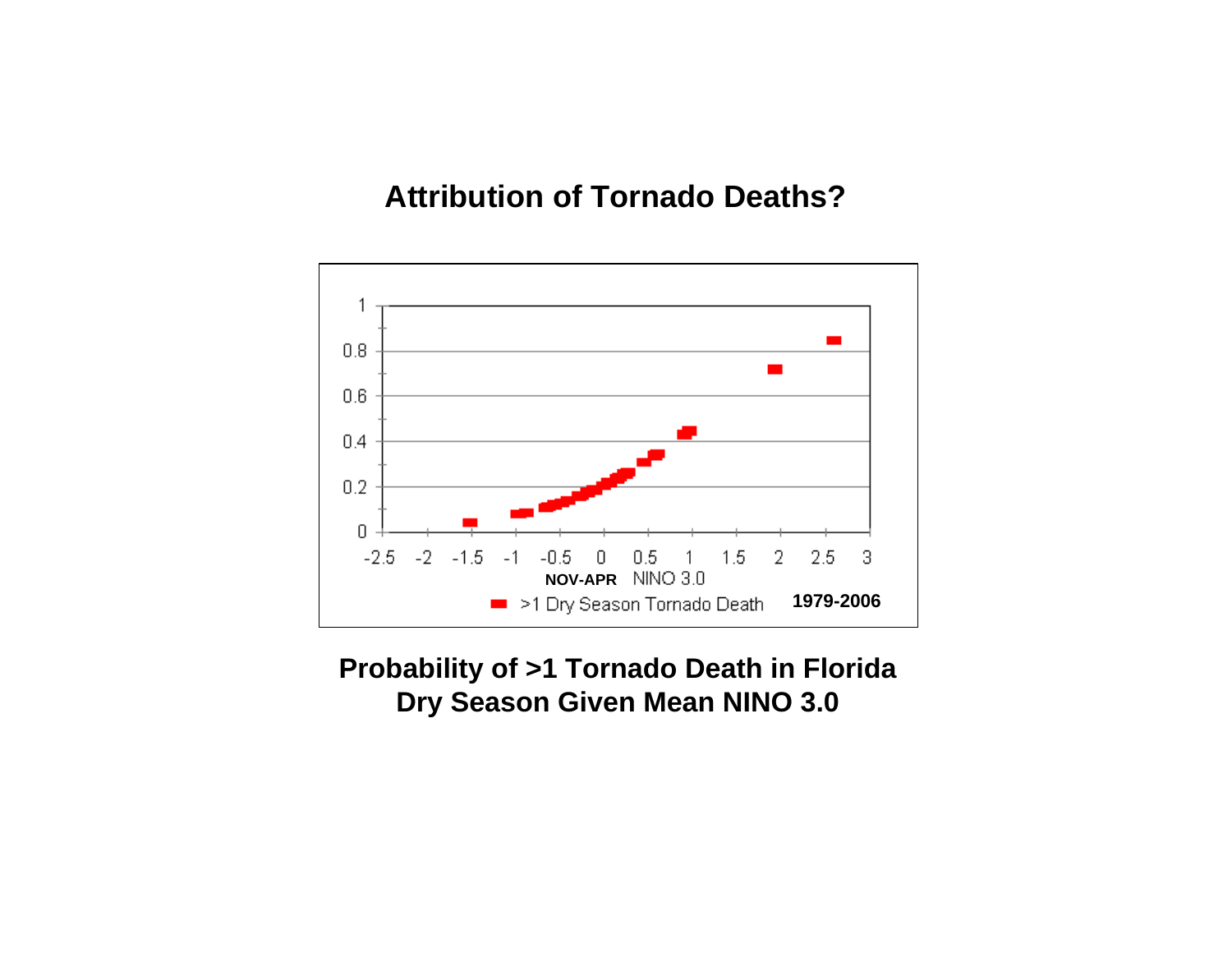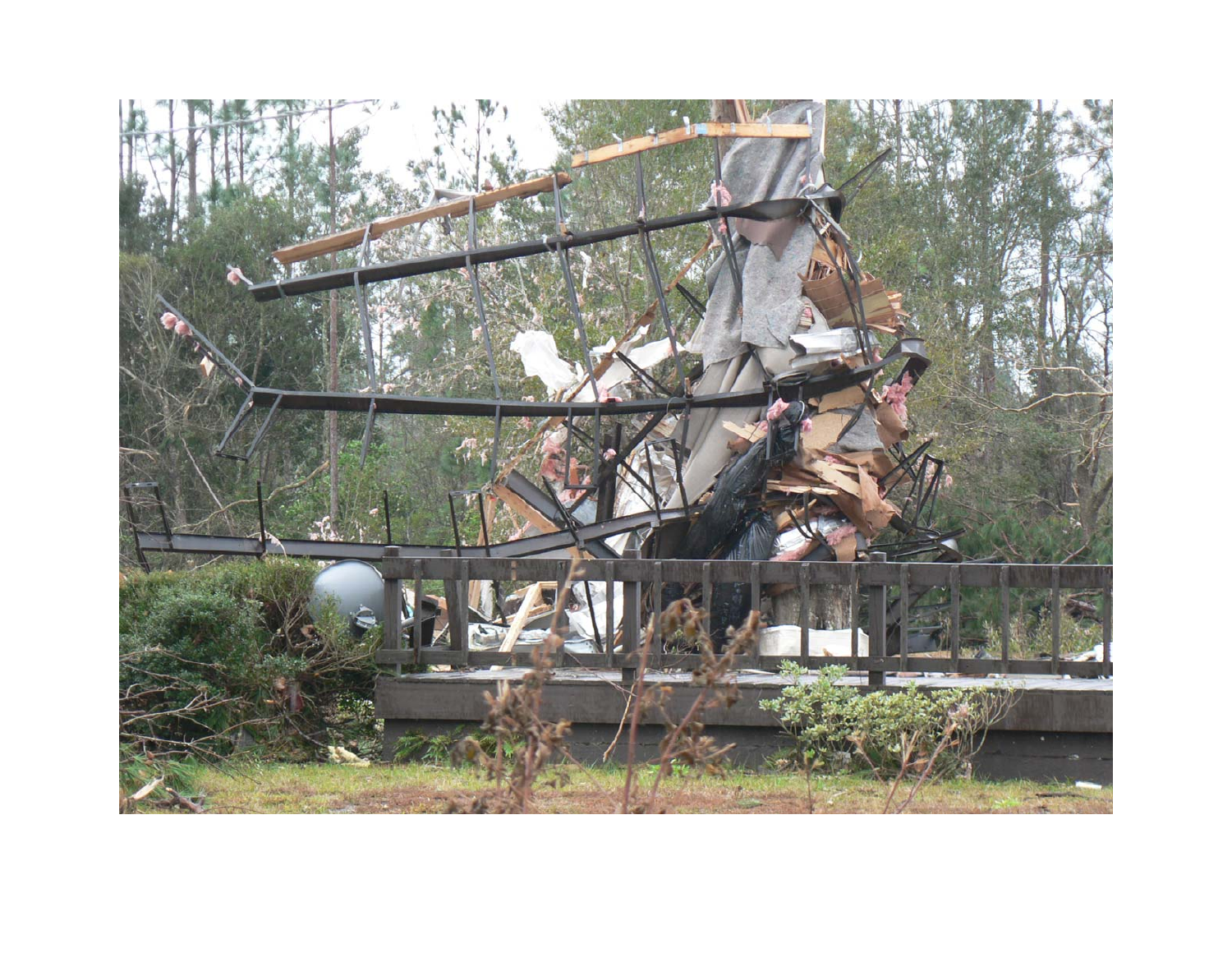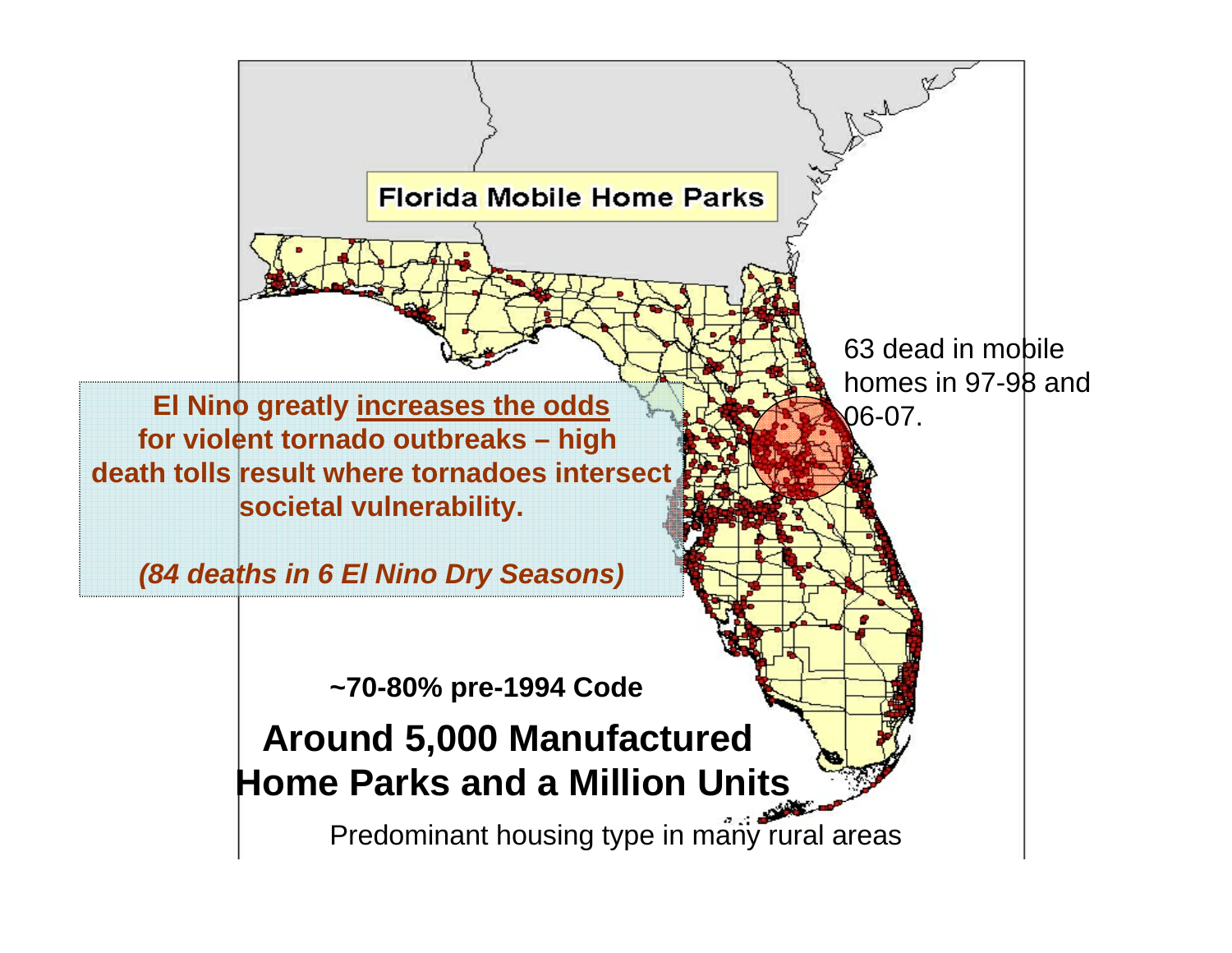#### **Calibrating The Teleconnection for Decision Makers**



It does not take an extreme El Nino to skew the odds towards extreme Increase in storminess – <sup>a</sup>"Moderate" El Nino will do just fine.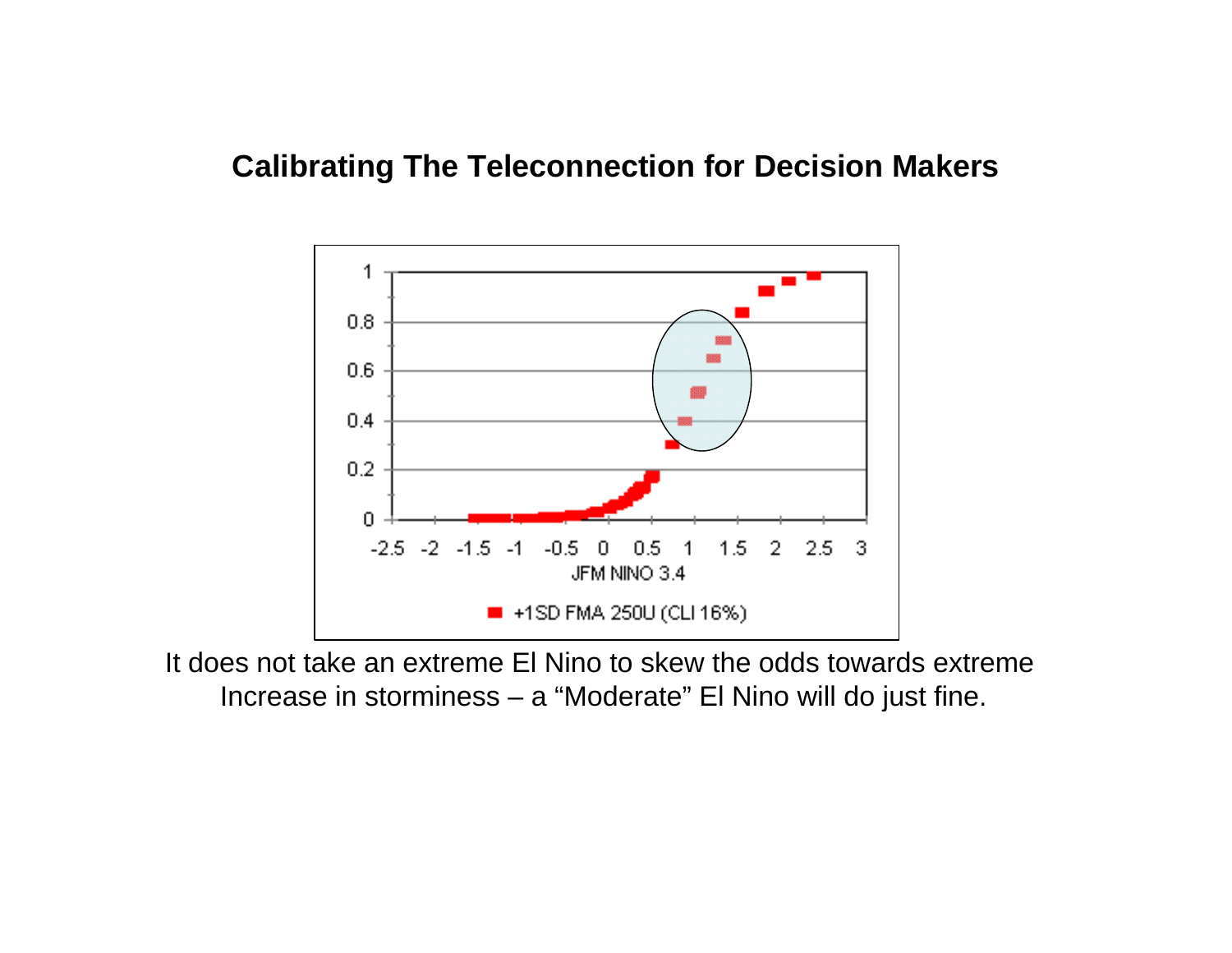## Rainfall Extremes

#### **ENSO has the strongest relationship to Florida rainfall**



**Nov-Apr Nino 3.0 on rainfall**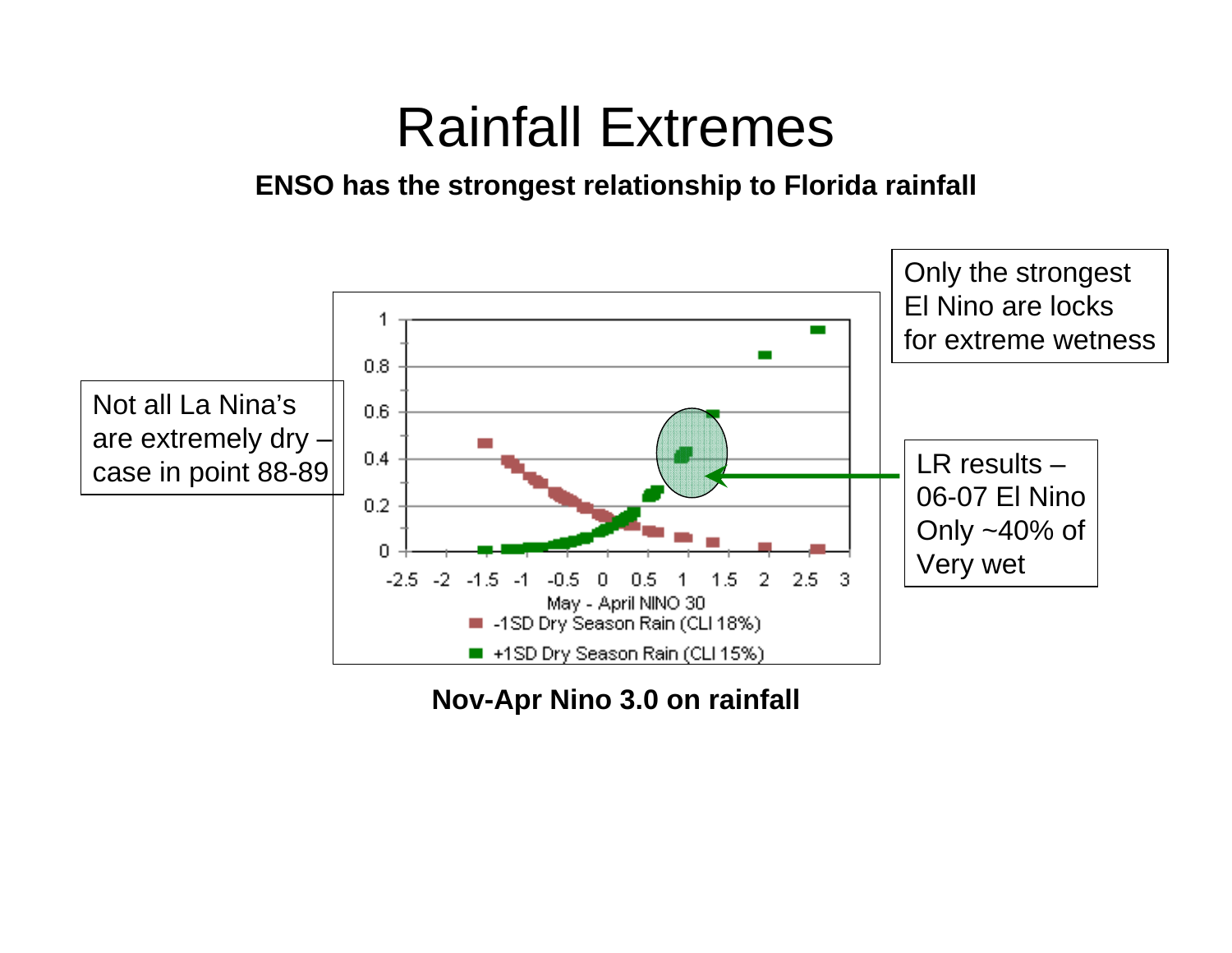**Extreme Weather Event Example**

**Unique Extreme Rainfall Concerns - Maximum daily rain in Daytona Beach in December > 1.5" or < 0.50"** *Predictor – Mean Dry Season NINO 3.0*

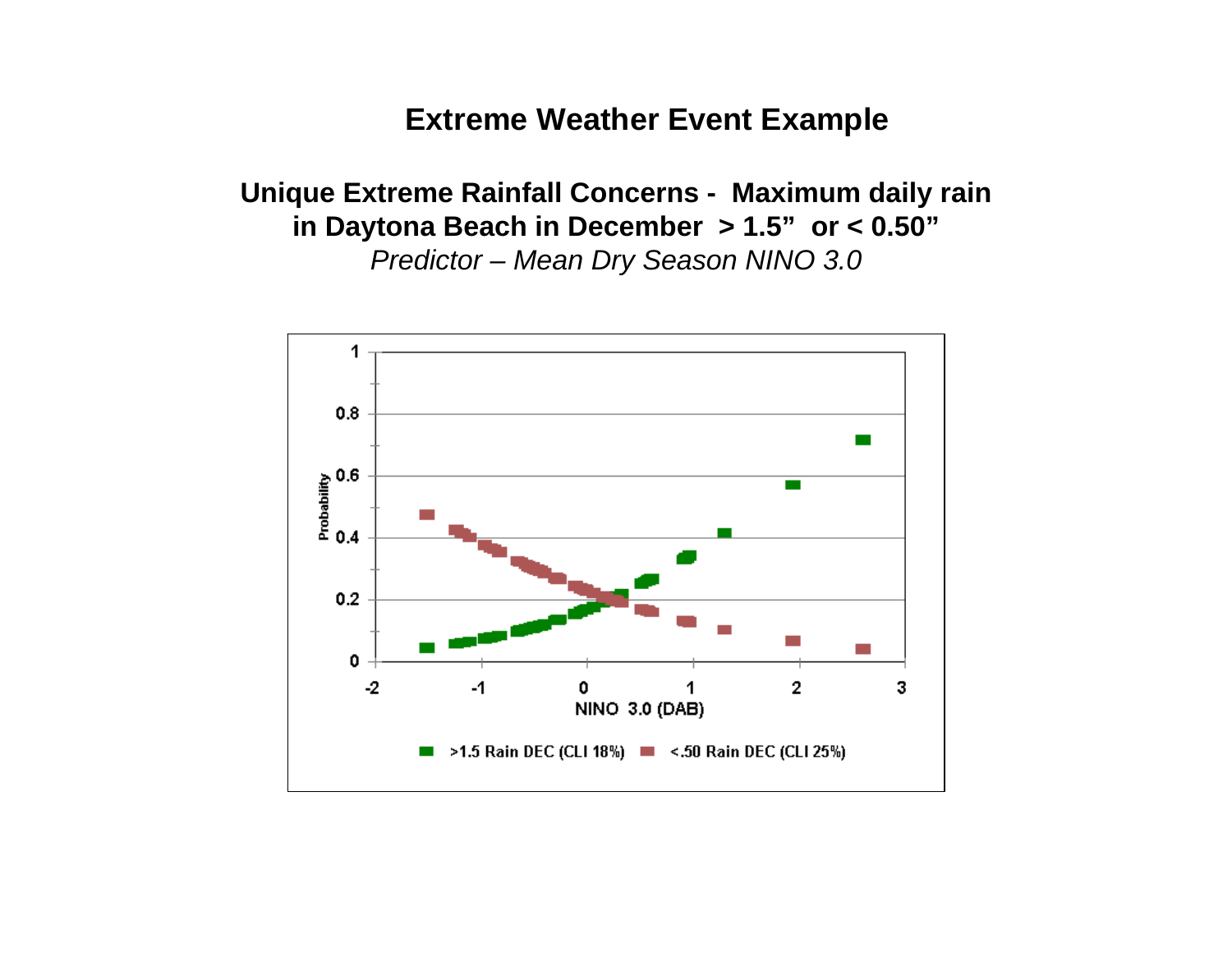## Temperature Extremes

#### **ENSO Not Particularly Relevant to** *Extremes* **of Cold Temperature**



*P* DAB FMA MIN T +/- 1 SD FMA AO

*P* DAB FMA MIN T +/- 1 SD JFM 34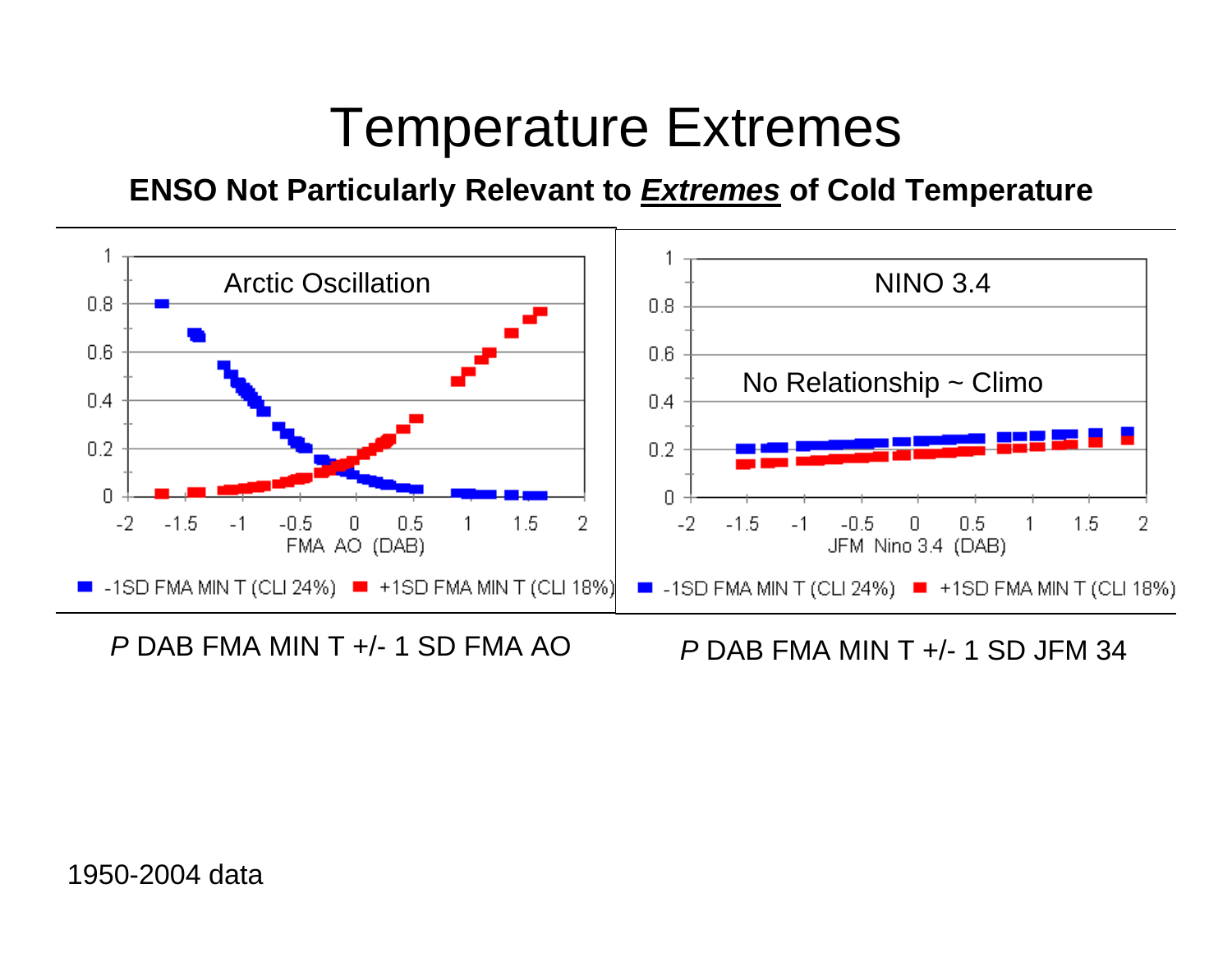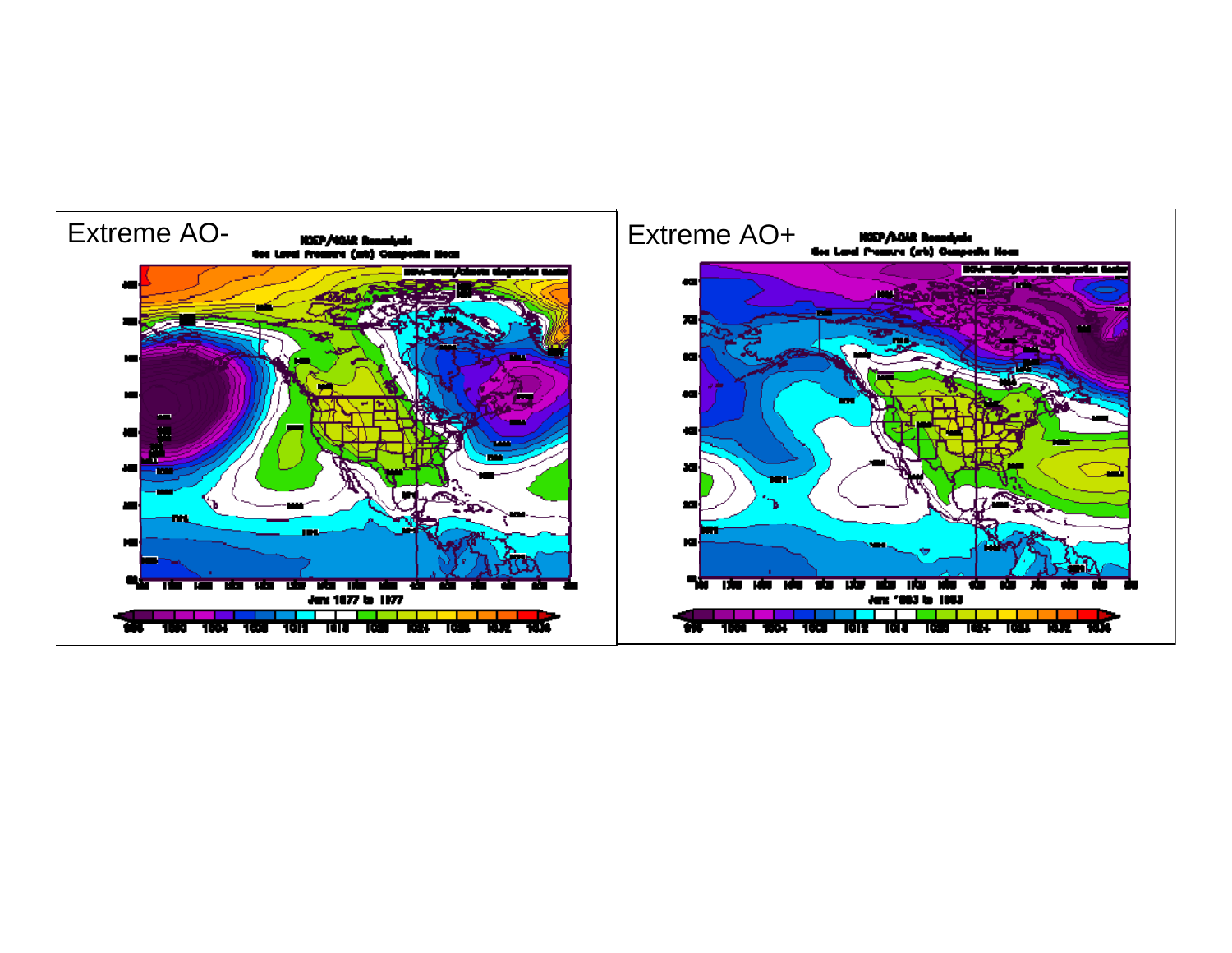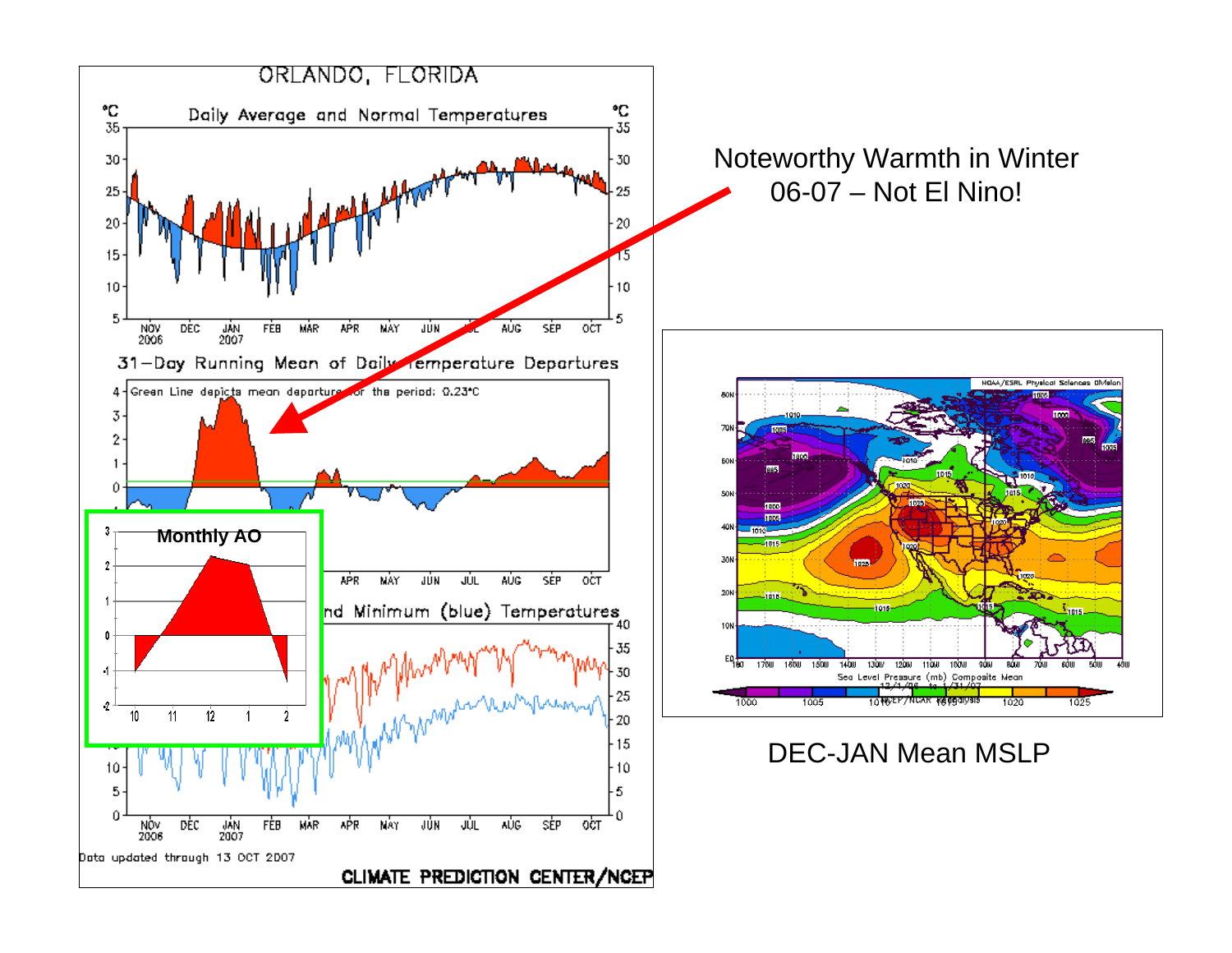**Extreme Weather Event Example**

### **Probability of at Least One Devastating Freeze in Daytona Beach in DJF**

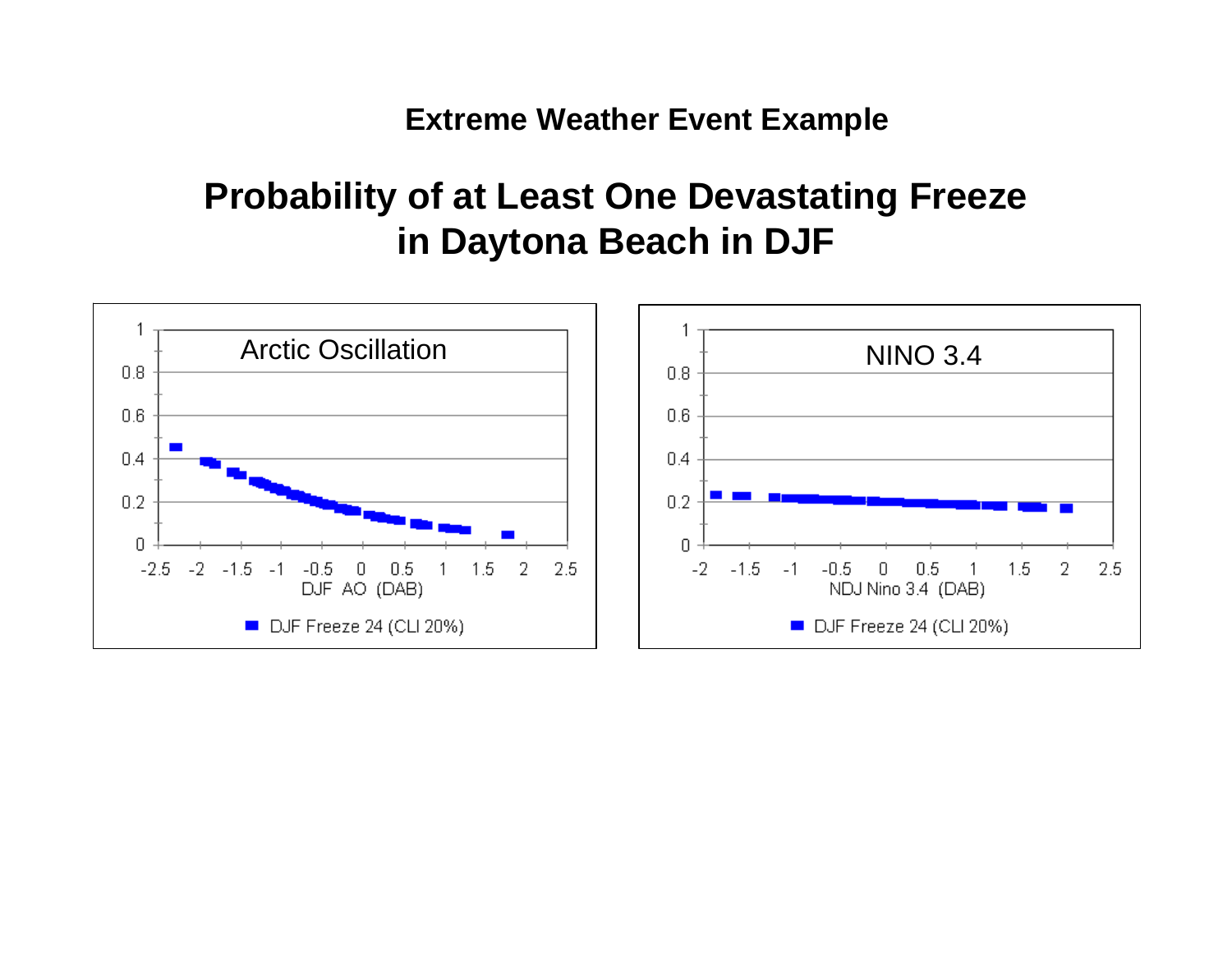#### **Extreme Weather Event Example: Insight into ENSO Impacts vs. Anecdotes**



**Probability of December Minimum Temperature at Daytona Beach < 32, <28. and <24 given dry season Nino 3.0**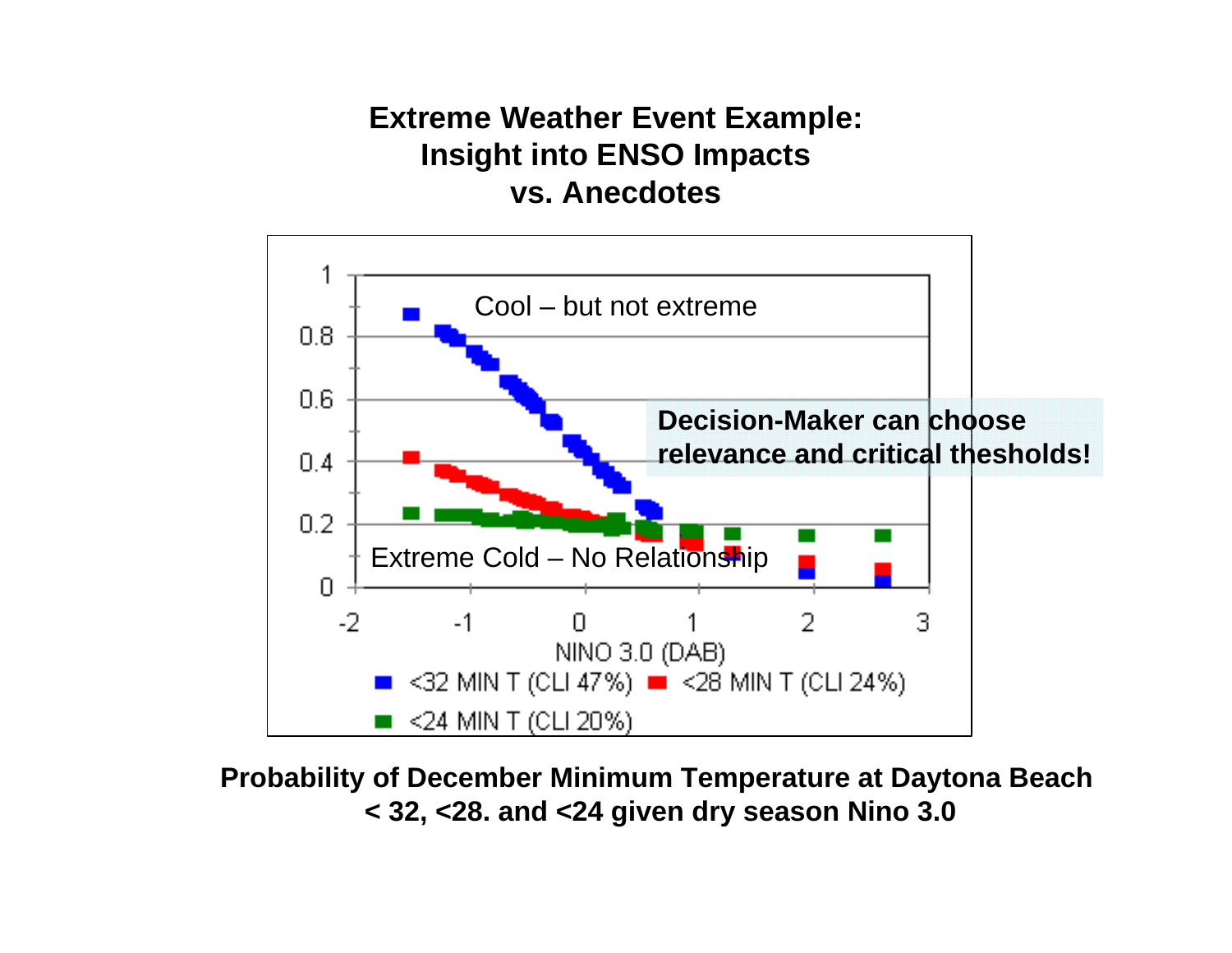

**ENSO Weak - AO/NAO and PNA DominateCritical Area for Research - Can't Continue to "Blame" ENSO**